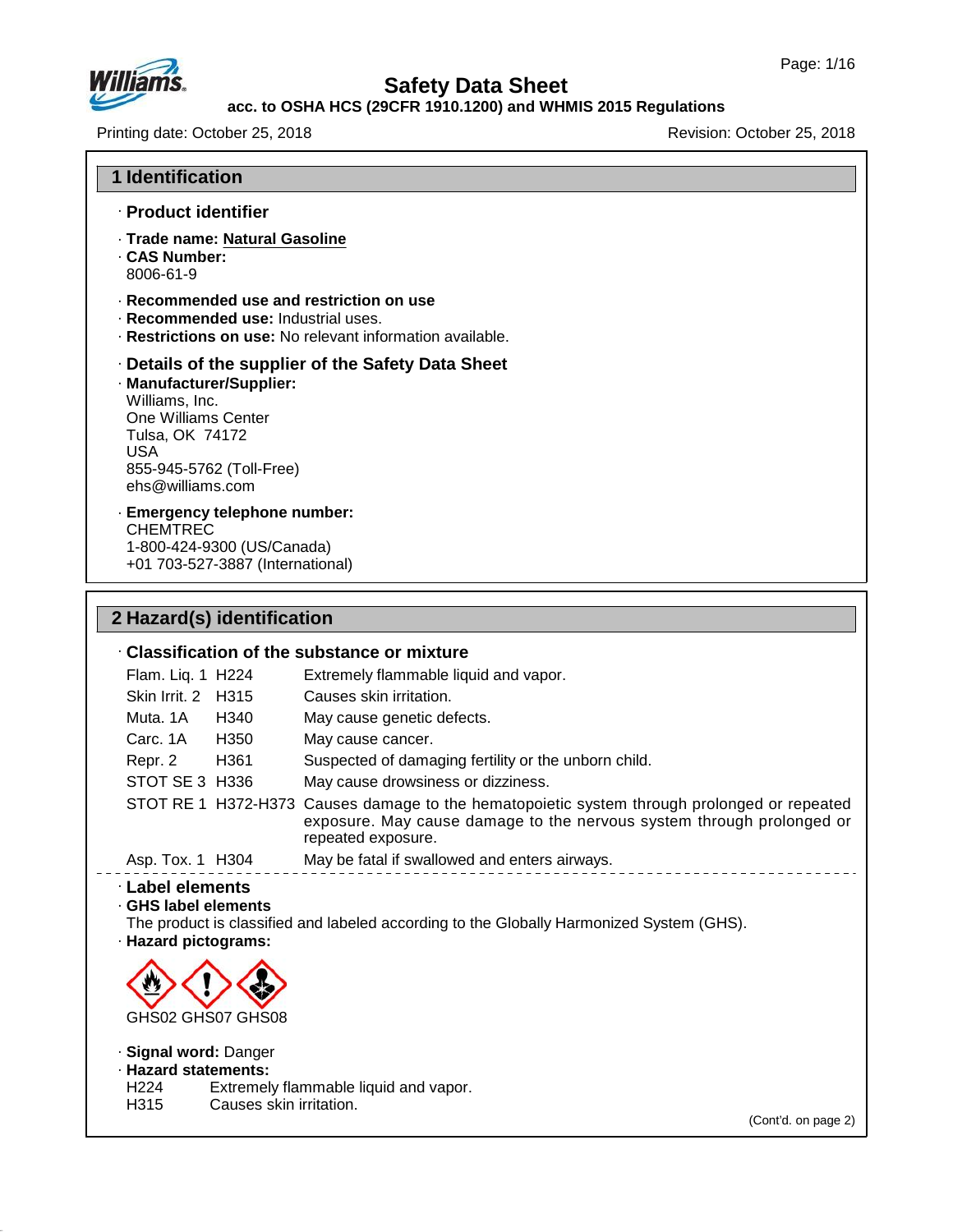#### **acc. to OSHA HCS (29CFR 1910.1200) and WHMIS 2015 Regulations**

Printing date: October 25, 2018 **Printing date: October 25, 2018** 

**Trade name: Natural Gasoline**

|                  | (Cont'd. of page 1)                                                                                                                                                                            |
|------------------|------------------------------------------------------------------------------------------------------------------------------------------------------------------------------------------------|
| H340             | May cause genetic defects.                                                                                                                                                                     |
| H350             | May cause cancer.                                                                                                                                                                              |
| H361             | Suspected of damaging fertility or the unborn child.                                                                                                                                           |
| H336             | May cause drowsiness or dizziness.                                                                                                                                                             |
|                  | H372-H373 Causes damage to the hematopoietic system through prolonged or repeated exposure. May                                                                                                |
|                  | cause damage to the nervous system through prolonged or repeated exposure.                                                                                                                     |
| H304             | May be fatal if swallowed and enters airways.                                                                                                                                                  |
|                  | · Precautionary statements:                                                                                                                                                                    |
| P <sub>201</sub> | Obtain special instructions before use.                                                                                                                                                        |
| P202             | Do not handle until all safety precautions have been read and understood.                                                                                                                      |
| P210             | Keep away from heat/sparks/open flames/hot surfaces. - No smoking.                                                                                                                             |
| P233             | Keep container tightly closed.                                                                                                                                                                 |
| P240             | Ground/bond container and receiving equipment.                                                                                                                                                 |
| P <sub>241</sub> | Use explosion-proof electrical/ventilating/lighting/equipment.                                                                                                                                 |
| P <sub>242</sub> | Use only non-sparking tools.                                                                                                                                                                   |
| P243             | Take precautionary measures against static discharge.                                                                                                                                          |
| P260             | Do not breathe mist/vapors/spray.                                                                                                                                                              |
| P264             | Wash thoroughly after handling.                                                                                                                                                                |
| P270             | Do not eat, drink or smoke when using this product.                                                                                                                                            |
| P271             | Use only outdoors or in a well-ventilated area.                                                                                                                                                |
| P <sub>280</sub> | Wear protective gloves/protective clothing/eye protection/face protection.                                                                                                                     |
| P301+P310        | If swallowed: Immediately call a poison center/doctor.                                                                                                                                         |
| P331             | Do NOT induce vomiting.                                                                                                                                                                        |
|                  | P303+P361+P353 If on skin (or hair): Take off immediately all contaminated clothing. Rinse skin with                                                                                           |
|                  | water/shower.                                                                                                                                                                                  |
| P304+P340        | IF INHALED: Remove person to fresh air and keep comfortable for breathing.                                                                                                                     |
| P308+P313        | IF exposed or concerned: Get medical advice/attention.                                                                                                                                         |
| P332+P313        | If skin irritation occurs: Get medical advice/attention.                                                                                                                                       |
| P362+P364        | Take off contaminated clothing and wash it before reuse.                                                                                                                                       |
| P370+P378        | In case of fire: Use for extinction: CO2, powder or water spray.                                                                                                                               |
| P370+P378        | In case of fire: Use foam, powder, or carbon dioxide for extinction.                                                                                                                           |
| P403+P235        | Store in a well-ventilated place. Keep cool.                                                                                                                                                   |
| P405             | Store locked up.                                                                                                                                                                               |
|                  | regulations.                                                                                                                                                                                   |
| P <sub>501</sub> | Dispose of contents/container in accordance with local/regional/national/international<br><b>• Other hazards</b> There are no other hazards not otherwise classified that have been identified |

#### · **Other hazards** There are no other hazards nototherwise classified that have been identified.

# **3 Composition/information on ingredients**

- · **Chemical characterization: Substances**
- · **CAS No. Description**

48.0

8006-61-9 Gasoline, Natural

| Components:                                              |                     |
|----------------------------------------------------------|---------------------|
| 109-66-0 pentane                                         | 15-40%              |
| $\otimes$ Flam. Liq. 2, H225<br><b>Asp. Tox. 1, H304</b> |                     |
| $\bigcirc$ STOT SE 3, H336                               |                     |
| 78-78-4   isopentane                                     | 15-40%              |
|                                                          | (Cont'd. on page 3) |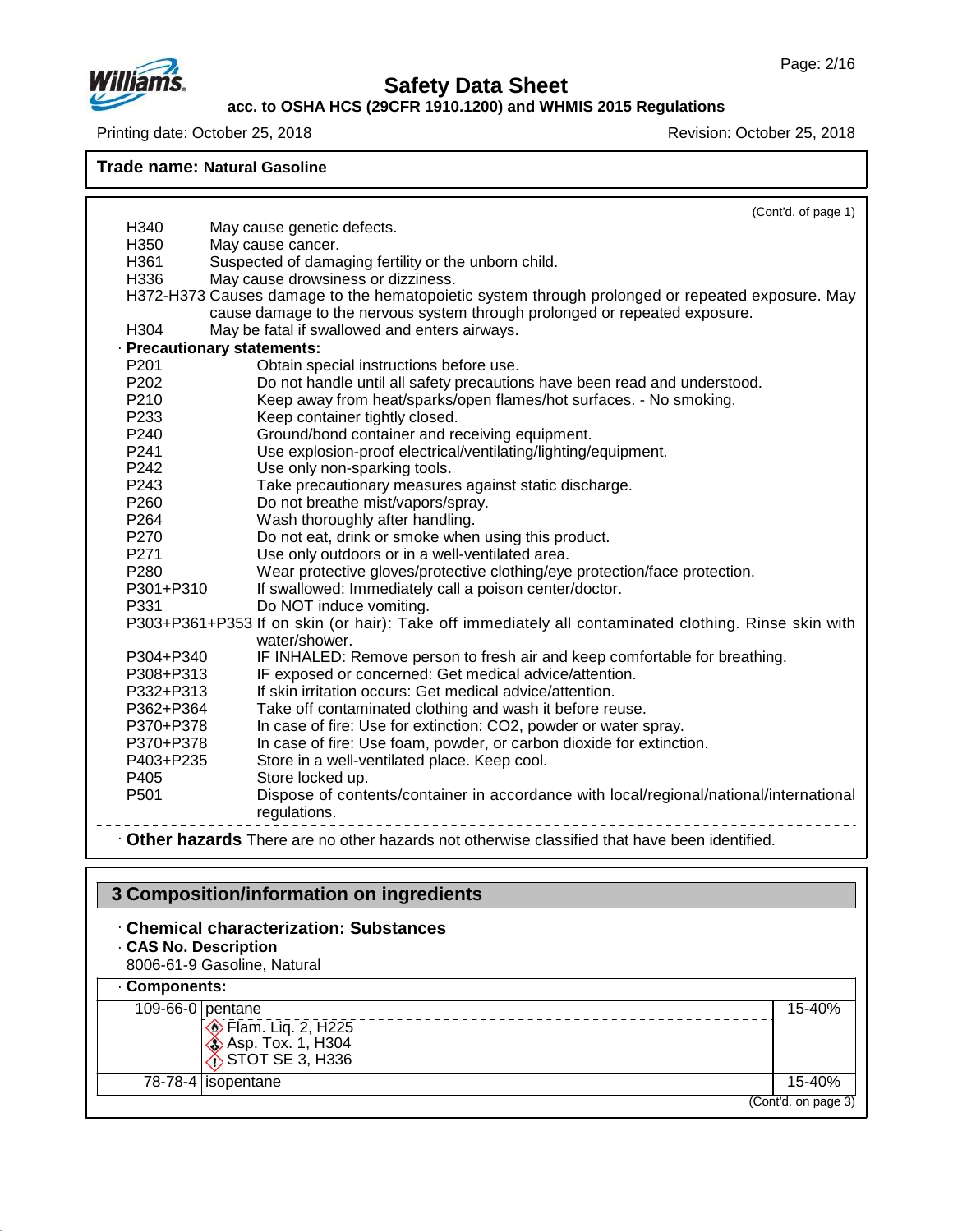

#### **acc. to OSHA HCS (29CFR 1910.1200) and WHMIS 2015 Regulations**

Printing date: October 25, 2018 **Printing date: October 25, 2018** 

**Trade name: Natural Gasoline**

|                   |                                                                                                                                                                             | (Cont'd. of page 2) |
|-------------------|-----------------------------------------------------------------------------------------------------------------------------------------------------------------------------|---------------------|
|                   | $\diamondsuit$ Flam. Liq. 1, H224<br><b>Asp. Tox. 1, H304</b><br>STOT SE 3, H336                                                                                            |                     |
|                   | 110-54-3 n-hexane<br><b>Elam.</b> Lig. 2, H225<br>Repr. 2, H361; STOT RE 2, H373; Asp. Tox. 1, H304<br>Skin Irrit. 2, H315; STOT SE 3, H336<br>Eye Irrit. 2B, H320          | $1 - 10%$           |
| 96-37-7           | methylcyclopentane<br>$\circ$ Flam. Liq. 2, H225                                                                                                                            | $0.5 - 5%$          |
| 106-97-8 butane   | $\circledcirc$ Flam. Gas 1, H220<br>→ Press. Gas, H280<br>Simple Asphyxiant                                                                                                 | $0.5 - 2%$          |
| 1330-20-7 xylenes | $\circ$ Flam. Liq. 3, H226<br><b>&amp; Asp. Tox. 1, H304</b><br>Acute Tox. 4, H312; Acute Tox. 4, H332; Skin Irrit. 2, H315; STOT SE 3,<br>H335-H336<br>Eye Irrit. 2B, H320 | $0.1 - 1%$          |
|                   | 108-88-3 Toluene<br>$\circ$ Flam. Liq. 2, H225<br><b>&amp;</b> Repr. 2, H361; STOT RE 2, H373; Asp. Tox. 1, H304<br>Skin Irrit. 2, H315; STOT SE 3, H336                    | $0.1 - 1%$          |
|                   | 71-43-2 benzene<br><b>Elam.</b> Lig. 2, H225<br>Muta. 1B, H340; Carc. 1A, H350; STOT RE 1, H372; Asp. Tox. 1, H304<br>Skin Irrit. 2, H315; Eye Irrit. 2A, H319              | $0.1 - 1%$          |
|                   | 75-28-5 isobutane<br>Elam. Gas 1, H220<br>Press. Gas, H280<br>Simple Asphyxiant                                                                                             | $0.1 - 1%$          |
|                   | 74-84-0 Ethane<br>Elam. Gas 1, H220<br>→ Press. Gas, H280<br>Simple Asphyxiant                                                                                              | $< 0.01\%$          |
|                   | 7783-06-4 Hydrogen sulfide / Hydrogen sulphide<br>$\circledcirc$ Flam. Gas 1, H220<br>Press. Gas, H280<br>Acute Tox. 2, H330                                                | $< 0.0004\%$        |

For the listed ingredient(s), the identity and/or exact percentage(s) are being withheld as a trade secret. For the wording of the listed Hazard Statements, refer to section 16.

### **4 First-aid measures**

48.0

· **Description of first aid measures**

(Cont'd. on page 4)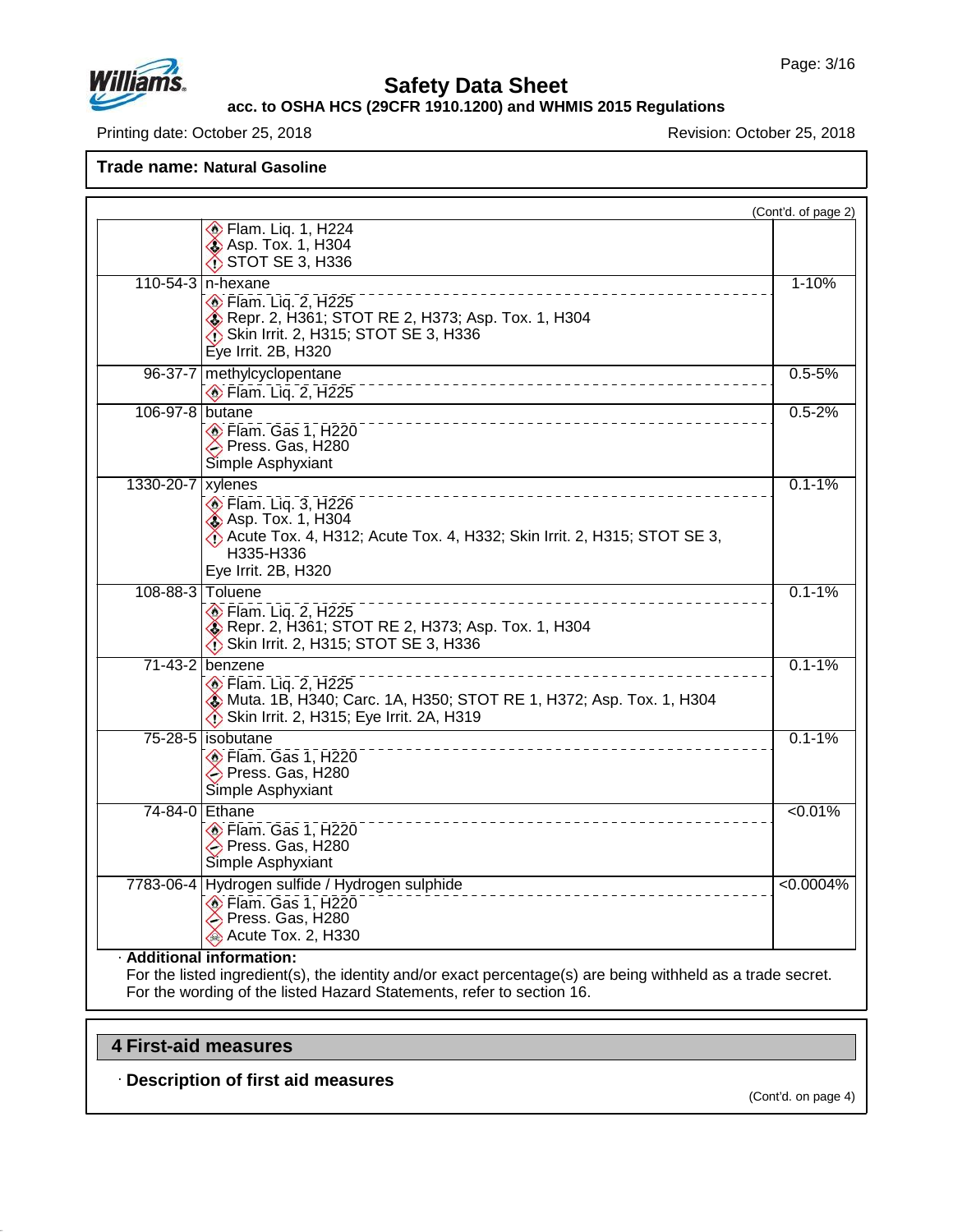

**acc. to OSHA HCS (29CFR 1910.1200) and WHMIS 2015 Regulations**

Printing date: October 25, 2018 Revision: October 25, 2018

#### **Trade name: Natural Gasoline**

(Cont'd. of page 3) · **After inhalation:** Supply fresh air. Provide oxygen treatment if affected person has difficulty breathing. If experiencing respiratory symptoms: Call a poison center/doctor. In case of irregular breathing or respiratory arrest provide artificial respiration. In case of unconsciousness place patient stably in side position for transportation. · **After skin contact:** If on skin (or hair): Take off immediately all contaminated clothing. Rinse skin with water/shower. If skin irritation continues, consult a doctor. · **After eye contact:** Remove contact lenses if worn. Rinse opened eye for several minutes under running water. If symptoms persist, consult a doctor. · **After swallowing:** Rinse out mouth and then drink plenty of water. Do not induce vomiting; immediately call for medical help. A person vomiting while lying on their back should be turned onto their side. · **Most important symptoms and effects, both acute and delayed:** Breathing difficulty **Dizziness Coughing** Irritant to skin and mucous membranes. May cause gastro-intestinal irritation if ingested. Nausea in case of ingestion. **Disorientation** · **Danger:** Danger of impaired breathing. May be fatal if swallowed and enters airways. May cause drowsiness or dizziness. Condition may deteriorate with alcohol consumption. Suspected of damaging fertility or the unborn child. May cause cancer. Causes damage to the hematopoietic system through prolonged or repeated exposure. May cause damage to the nervous system through prolonged or repeated exposure. May cause genetic defects. · **Indication of any immediate medical attention and special treatment needed:** If swallowed, gastric irrigation with added, activated carbon. If swallowed or in case of vomiting, danger of entering the lungs. If necessary oxygen respiration treatment. Later observation for pneumonia and pulmonary edema. If medical advice is needed, have product container or label at hand. **5 Fire-fighting measures**

### · **Extinguishing media**

· **Suitable extinguishing agents:** Foam Gaseous extinguishing agents Carbon dioxide

Fire-extinguishing powder Water fog / haze

48.0

(Cont'd. on page 5)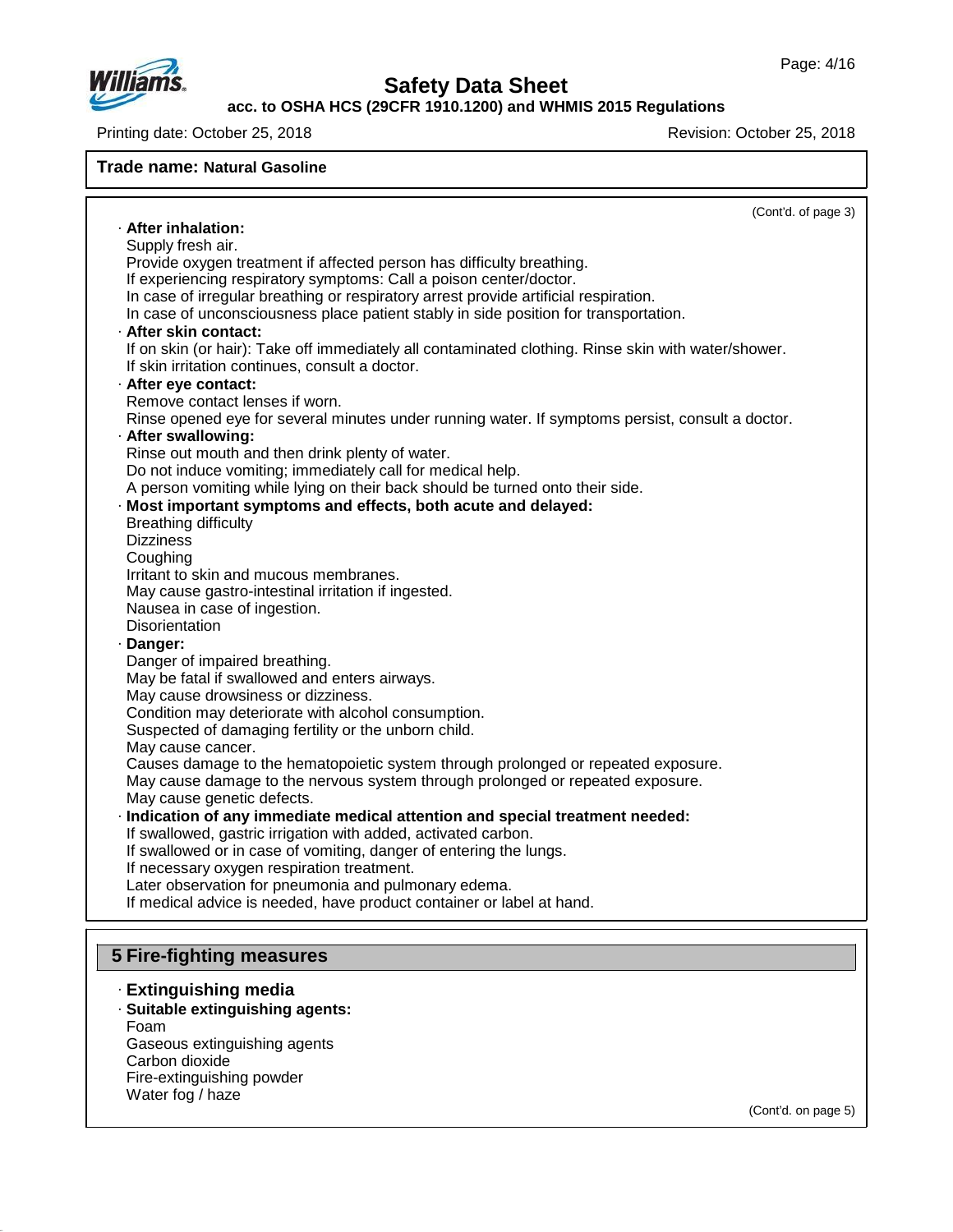

**acc. to OSHA HCS (29CFR 1910.1200) and WHMIS 2015 Regulations**

Printing date: October 25, 2018 Revision: October 25, 2018

**Trade name: Natural Gasoline**

(Cont'd. of page 4)

· **For safety reasons unsuitable extinguishing agents:** Water spray Water stream. · **Special hazards arising from the substance or mixture** Extremely flammable liquid and vapor.

Hazardous gases may be released if heated above the decomposition point.

- · **Advice for firefighters**
- · **Protective equipment:**

Wear self-contained respiratory protective device. Wear fully protective suit.

· **Additional information:**

Eliminate all ignition sources if safe to do so.

Use large quantities of foam as it is partially destroyed by the product.

In case of major fire and large quantities: Evacuate area. Fight fire remotely due to the risk of explosion.

### **6 Accidental release measures**

### · **Personal precautions, protective equipment and emergency procedures**

Ensure adequate ventilation.

Keep away from ignition sources.

Use respiratory protective device against the effects of fumes/dust/aerosol.

Protect from heat.

### · **Environmental precautions**

Do not allow to enter sewers/ surface or ground water. Prevent from spreading (e.g. by damming-in or oil barriers). Inform respective authorities in case of seepage into water course or sewage system.

#### · **Methods and material for containment and cleaning up**

Absorb with non-combustible liquid-binding material (sand, diatomite, acid binders, universal binders). Send for recovery or disposal in suitable receptacles.

#### · **Reference to other sections**

See Section 7 for information on safe handling.

See Section 8 for information on personal protection equipment.

See Section 13 for disposal information.

### **7 Handling and storage**

#### · **Handling**

48.0

- · **Precautions for safe handling:** Avoid splashes or spray in enclosed areas. Use only in well ventilated areas. Avoid contact with the eyes and skin.
- · **Information about protection against explosions and fires:** Keep ignition sources away - Do not smoke.
- Protect from heat.
- Protect against electrostatic charges.

Flammable gas-air mixtures may be formed in empty containers/receptacles.

### · **Conditions for safe storage, including any incompatibilities**

(Cont'd. on page 6)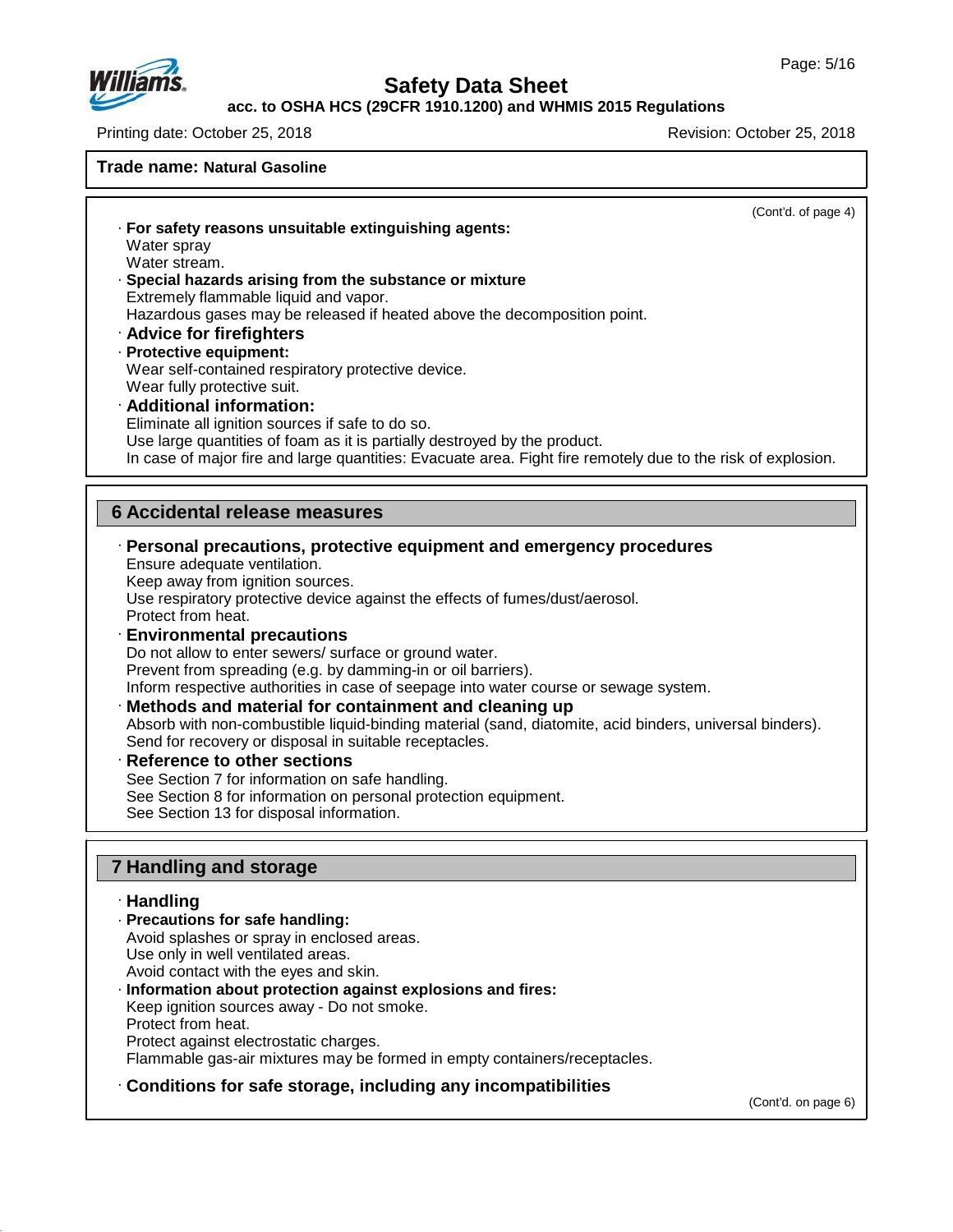

# **Safety Data Sheet**

**acc. to OSHA HCS (29CFR 1910.1200) and WHMIS 2015 Regulations**

Printing date: October 25, 2018 **Printing date: October 25, 2018** 

**Trade name: Natural Gasoline**

(Cont'd. of page 5)

· **Requirements to be met by storerooms and receptacles:** Avoid storage near extreme heat, ignition sources or open flame. · **Information about storage in one common storage facility:**

Store away from foodstuffs.

Store away from oxidizing agents.

· **Further information about storage conditions:** Keep containers tightly sealed.

· **Specific end use(s)** No relevant information available.

| 8 Exposure controls/personal protection |                                                                                                                                                   |  |
|-----------------------------------------|---------------------------------------------------------------------------------------------------------------------------------------------------|--|
| Control parameters                      |                                                                                                                                                   |  |
|                                         | Components with limit values that require monitoring at the workplace:                                                                            |  |
| 8006-61-9 Gasoline, Natural             |                                                                                                                                                   |  |
| <b>REL (USA)</b>                        | See Pocket Guide App. A                                                                                                                           |  |
| TLV (USA)                               | Short-term value: 1480 mg/m <sup>3</sup> , 500 ppm<br>Long-term value: 890 mg/m <sup>3</sup> , 300 ppm<br>bulk handling                           |  |
| 109-66-0 pentane                        |                                                                                                                                                   |  |
| PEL (USA)                               | Long-term value: 2950 mg/m <sup>3</sup> , 1000 ppm                                                                                                |  |
| REL (USA)                               | Long-term value: 350 mg/m <sup>3</sup> , 120 ppm<br>Ceiling limit value: 1800 <sup>*</sup> mg/m <sup>3</sup> , 610 <sup>*</sup> ppm<br>$*15$ -min |  |
| TLV (USA)                               | Long-term value: 2950 mg/m <sup>3</sup> , 1000 ppm                                                                                                |  |
| EL (Canada)                             | Long-term value: 1000 ppm                                                                                                                         |  |
| EV (Canada)                             | Short-term value: 2,210 mg/m <sup>3</sup> , 750 ppm<br>Long-term value: 1,770 mg/m <sup>3</sup> , 600 ppm                                         |  |
|                                         | LMPE (Mexico)   Long-term value: 600 ppm                                                                                                          |  |
| 78-78-4 isopentane                      |                                                                                                                                                   |  |
| PEL (USA)                               | Long-term value: 2950 mg/m <sup>3</sup> , 1000 ppm                                                                                                |  |
| TLV (USA)                               | Long-term value: 2950 mg/m <sup>3</sup> , 1000 ppm                                                                                                |  |
| EL (Canada)                             | Long-term value: 1000 ppm                                                                                                                         |  |
| EV (Canada)                             | Short-term value: 2,210 mg/m <sup>3</sup> , 750 ppm<br>Long-term value: 1,770 mg/m <sup>3</sup> , 600 ppm                                         |  |
|                                         | LMPE (Mexico) Long-term value: 600 ppm                                                                                                            |  |
| 106-97-8 butane                         |                                                                                                                                                   |  |
| REL (USA)                               | Long-term value: 1900 mg/m <sup>3</sup> , 800 ppm                                                                                                 |  |
| TLV (USA)                               | Short-term value: 2370 mg/m <sup>3</sup> , 1000 ppm<br>(EX)                                                                                       |  |
| EL (Canada)                             | Short-term value: 1000 ppm<br>EХ                                                                                                                  |  |
| EV (Canada)                             | Long-term value: 800 ppm<br>revoked as of 01/01/18                                                                                                |  |
|                                         | LMPE (Mexico) Long-term value: 1000 ppm                                                                                                           |  |
| 110-54-3 n-hexane                       |                                                                                                                                                   |  |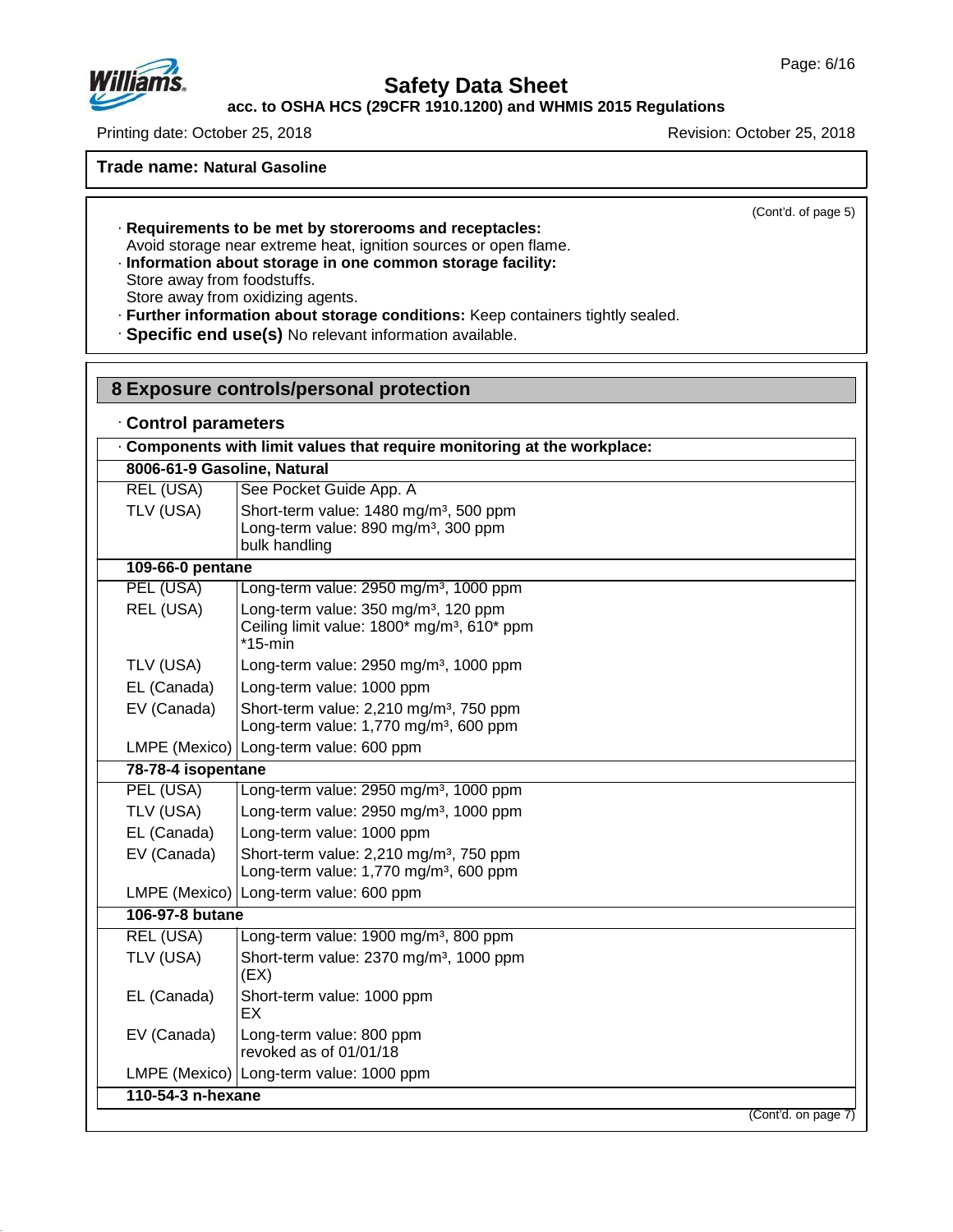

# **Safety Data Sheet**

#### **acc. to OSHA HCS (29CFR 1910.1200) and WHMIS 2015 Regulations**

Printing date: October 25, 2018 **Printing date: October 25, 2018** 

|                   |                                                                                                                                                      | (Cont'd. of page 6) |
|-------------------|------------------------------------------------------------------------------------------------------------------------------------------------------|---------------------|
| PEL (USA)         | Long-term value: 1800 mg/m <sup>3</sup> , 500 ppm                                                                                                    |                     |
| REL (USA)         | Long-term value: 180 mg/m <sup>3</sup> , 50 ppm                                                                                                      |                     |
| TLV (USA)         | Long-term value: 176 mg/m <sup>3</sup> , 50 ppm<br>Skin; BEI                                                                                         |                     |
| EL (Canada)       | Long-term value: 20 ppm<br><b>Skin</b>                                                                                                               |                     |
| EV (Canada)       | Long-term value: 176 mg/m <sup>3</sup> , 50 ppm                                                                                                      |                     |
|                   | LMPE (Mexico) Long-term value: 50 ppm<br>PIEL, IBE                                                                                                   |                     |
| 108-88-3 Toluene  |                                                                                                                                                      |                     |
| PEL (USA)         | Long-term value: 200 ppm<br>Ceiling limit value: 300; 500* ppm<br>*10-min peak per 8-hr shift                                                        |                     |
| REL (USA)         | Short-term value: 560 mg/m <sup>3</sup> , 150 ppm<br>Long-term value: 375 mg/m <sup>3</sup> , 100 ppm                                                |                     |
| TLV (USA)         | Long-term value: 75 mg/m <sup>3</sup> , 20 ppm<br><b>BEI</b>                                                                                         |                     |
| EL (Canada)       | Long-term value: 20 ppm<br>R                                                                                                                         |                     |
| EV (Canada)       | Long-term value: 20 ppm                                                                                                                              |                     |
|                   | LMPE (Mexico) Long-term value: 20 ppm<br>A4, IBE                                                                                                     |                     |
| 71-43-2 benzene   |                                                                                                                                                      |                     |
| PEL (USA)         | Short-term value: 15* mg/m <sup>3</sup> , 5* ppm<br>Long-term value: 3* mg/m <sup>3</sup> , 1* ppm<br>*table Z-2 for exclusions in 29CFR1910.1028(d) |                     |
| REL (USA)         | Short-term value: 1 ppm<br>Long-term value: 0.1 ppm<br>See Pocket Guide App. A                                                                       |                     |
| TLV (USA)         | Short-term value: 8 mg/m <sup>3</sup> , 2.5 ppm<br>Long-term value: 1.6 mg/m <sup>3</sup> , 0.5 ppm<br>Skin; BEI                                     |                     |
| EL (Canada)       | Short-term value: 2.5 ppm<br>Long-term value: 0.5 ppm<br>Skin; ACGIH A1; IARC 1                                                                      |                     |
| EV (Canada)       | Short-term value: 2.5 ppm<br>Long-term value: 0.5 ppm<br><b>Skin</b>                                                                                 |                     |
| LMPE (Mexico)     | Short-term value: 2.5 ppm<br>Long-term value: 0.5 ppm<br>A1, PIEL, IBE                                                                               |                     |
| 75-28-5 isobutane |                                                                                                                                                      |                     |
| <b>TLV (USA)</b>  | Short-term value: 2370 mg/m <sup>3</sup> , 1000 ppm<br>(EX)                                                                                          |                     |
| EL (Canada)       | Short-term value: 1000 ppm                                                                                                                           |                     |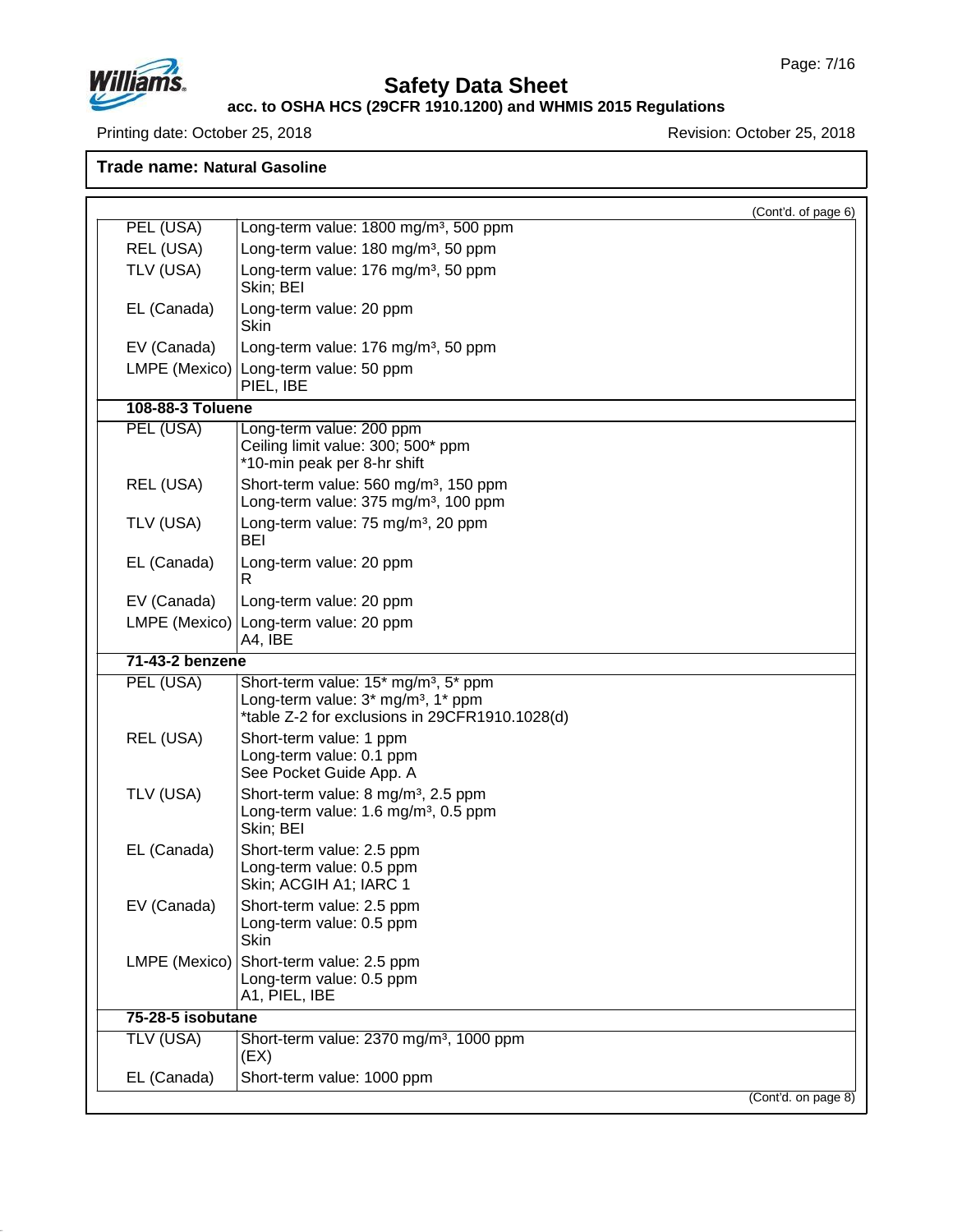

# **Safety Data Sheet**

#### **acc. to OSHA HCS (29CFR 1910.1200) and WHMIS 2015 Regulations**

Printing date: October 25, 2018 **Printing date: October 25, 2018** 

|                            | EX                                                                                                                        | (Cont'd. of page 7) |
|----------------------------|---------------------------------------------------------------------------------------------------------------------------|---------------------|
|                            |                                                                                                                           |                     |
| EV (Canada)                | Long-term value: 800 ppm<br>revoked as of 01/01/18                                                                        |                     |
|                            | LMPE (Mexico)   Long-term value: 1000 ppm                                                                                 |                     |
| 1330-20-7 xylenes          |                                                                                                                           |                     |
| PEL (USA)                  | Long-term value: 435 mg/m <sup>3</sup> , 100 ppm                                                                          |                     |
| REL (USA)                  | Short-term value: 655 mg/m <sup>3</sup> , 150 ppm<br>Long-term value: 435 mg/m <sup>3</sup> , 100 ppm                     |                     |
| TLV (USA)                  | Short-term value: 651 mg/m <sup>3</sup> , 150 ppm<br>Long-term value: 434 mg/m <sup>3</sup> , 100 ppm<br><b>BEI</b>       |                     |
| EL (Canada)                | Short-term value: 150 ppm<br>Long-term value: 100 ppm                                                                     |                     |
| EV (Canada)                | Short-term value: 650 mg/m <sup>3</sup> , 150 ppm<br>Long-term value: 435 mg/m <sup>3</sup> , 100 ppm                     |                     |
| LMPE (Mexico)              | Short-term value: 150 ppm<br>Long-term value: 100 ppm<br>A4, IBE                                                          |                     |
| 96-37-7 methylcyclopentane |                                                                                                                           |                     |
| <b>REL (USA)</b>           | Long-term value: 350 mg/m <sup>3</sup> , 100 ppm<br>Ceiling limit value: 1800* mg/m <sup>3</sup> , 510* ppm<br>$*15$ -min |                     |
| TLV (USA)                  | Short-term value: 3500 mg/m <sup>3</sup> , 1000 ppm<br>Long-term value: 1760 mg/m <sup>3</sup> , 500 ppm                  |                     |
| 74-84-0 Ethane             |                                                                                                                           |                     |
| TLV (USA)                  | Refer to Appendix F in TLVs & BEIs book; (D, EX)                                                                          |                     |
| EL (Canada)                | simple asphyxiant; EX                                                                                                     |                     |
| EV (Canada)                | Long-term value: 1,000 ppm<br>revoked as of 01/01/18                                                                      |                     |
|                            | LMPE (Mexico)   Long-term value: 1000 ppm                                                                                 |                     |
|                            | 7783-06-4 Hydrogen sulfide / Hydrogen sulphide                                                                            |                     |
| PEL (USA)                  | Ceiling limit value: 20; 50* ppm<br>*10-min peak; once per 8-hr shift                                                     |                     |
| REL (USA)                  | Ceiling limit value: 15* mg/m <sup>3</sup> , 10* ppm<br>*10-min                                                           |                     |
| TLV (USA)                  | Short-term value: 7 mg/m <sup>3</sup> , 5 ppm<br>Long-term value: 1.4 mg/m <sup>3</sup> , 1 ppm                           |                     |
| EL (Canada)                | Ceiling limit value: 10 ppm                                                                                               |                     |
| EV (Canada)                | Short-term value: 15 ppm<br>Long-term value: 10 ppm                                                                       |                     |
| LMPE (Mexico)              | Short-term value: 5 ppm<br>Long-term value: 1 ppm                                                                         |                     |
|                            | · Ingredients with biological limit values:                                                                               |                     |
| 110-54-3 n-hexane          |                                                                                                                           |                     |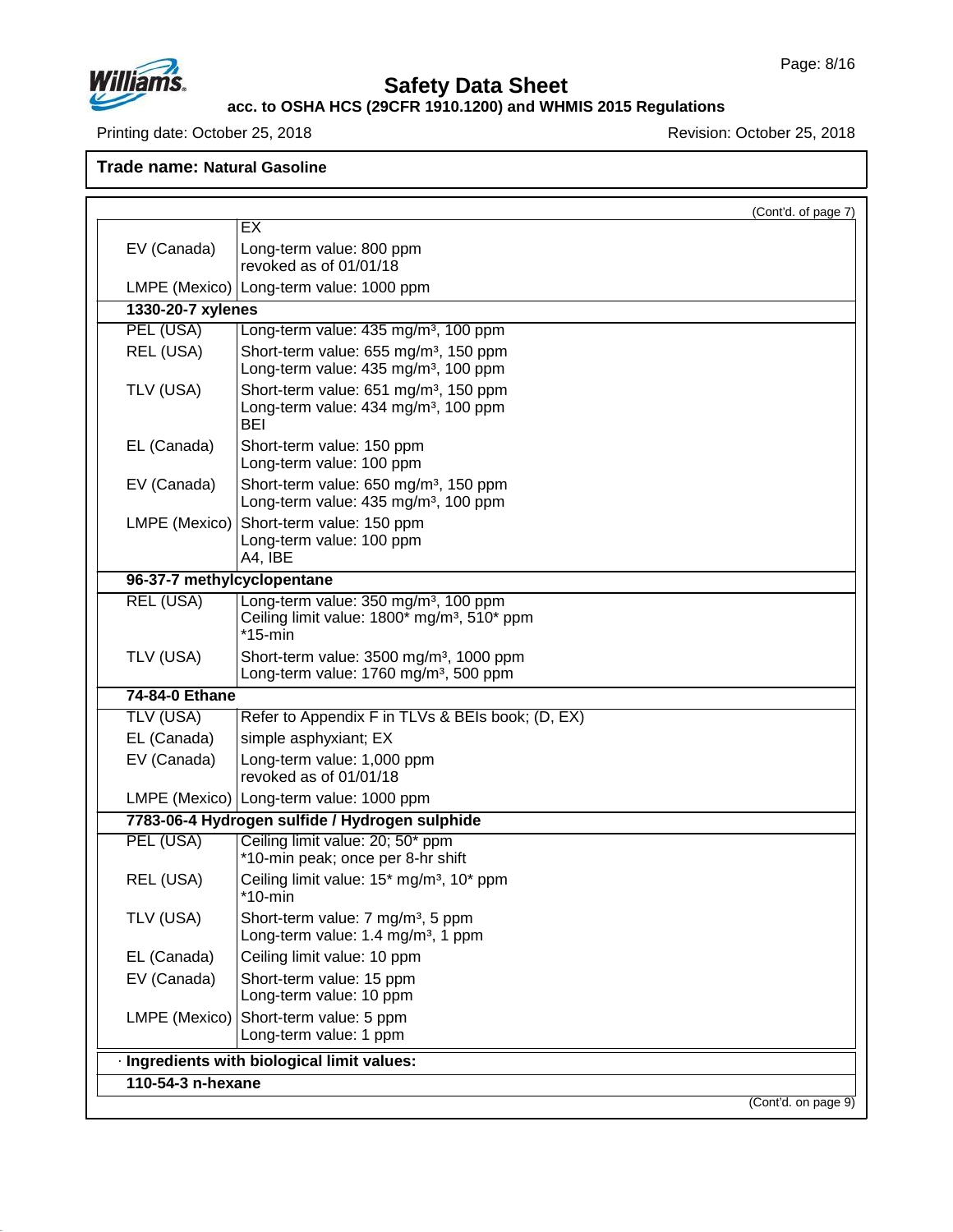

# **Safety Data Sheet**

### **acc. to OSHA HCS (29CFR 1910.1200) and WHMIS 2015 Regulations**

Printing date: October 25, 2018 **Printing date: October 25, 2018** 

|                                                                                               | (Cont'd. of page 8)  |
|-----------------------------------------------------------------------------------------------|----------------------|
| BEI (USA) 0.4 mg/L<br>Medium: urine                                                           |                      |
| Time: end of shift at end of workweek                                                         |                      |
| Parameter: 2.5-Hexanedione without hydrolysis                                                 |                      |
| 108-88-3 Toluene                                                                              |                      |
| BEI (USA) 0.02 mg/L                                                                           |                      |
| Medium: blood                                                                                 |                      |
| Time: prior to last shift of workweek                                                         |                      |
| Parameter: Toluene                                                                            |                      |
| $0.03$ mg/L                                                                                   |                      |
| Medium: urine                                                                                 |                      |
| Time: end of shift                                                                            |                      |
| Parameter: Toluene                                                                            |                      |
| 0.3 mg/g creatinine                                                                           |                      |
| Medium: urine                                                                                 |                      |
| Time: end of shift                                                                            |                      |
| Parameter: o-Cresol with hydrolysis (background)                                              |                      |
| 71-43-2 benzene                                                                               |                      |
| BEI (USA) 25 µg/g creatinine                                                                  |                      |
| Medium: urine                                                                                 |                      |
| Time: end of shift Parameter<br>Parameter: S-Phenylmercapturic acid (background               |                      |
|                                                                                               |                      |
| 500 µg/g creatinine                                                                           |                      |
| Medium: urine                                                                                 |                      |
| Time: end of shift<br>Parameter: t,t-Muconic acid (background)                                |                      |
| 1330-20-7 xylenes                                                                             |                      |
| BEI (USA) 1.5 g/g creatinine                                                                  |                      |
| Medium: urine                                                                                 |                      |
| Time: end of shift                                                                            |                      |
| Parameter: Methylhippuric acids                                                               |                      |
| <b>Exposure controls</b>                                                                      |                      |
| · General protective and hygienic measures:                                                   |                      |
| The usual precautionary measures for handling chemicals should be followed.                   |                      |
| Keep away from foodstuffs, beverages and feed.                                                |                      |
| Immediately remove all soiled and contaminated clothing.                                      |                      |
| Wash hands before breaks and at the end of work.<br>Do not inhale gases / fumes / aerosols.   |                      |
| Avoid contact with the eyes and skin.                                                         |                      |
| · Engineering controls: Provide adequate ventilation.                                         |                      |
| · Breathing equipment:                                                                        |                      |
| Suitable respiratory protective device recommended.                                           |                      |
|                                                                                               |                      |
| Self-contained respiratory protective device should be used in case of large spills or leaks. |                      |
|                                                                                               |                      |
|                                                                                               | (Cont'd. on page 10) |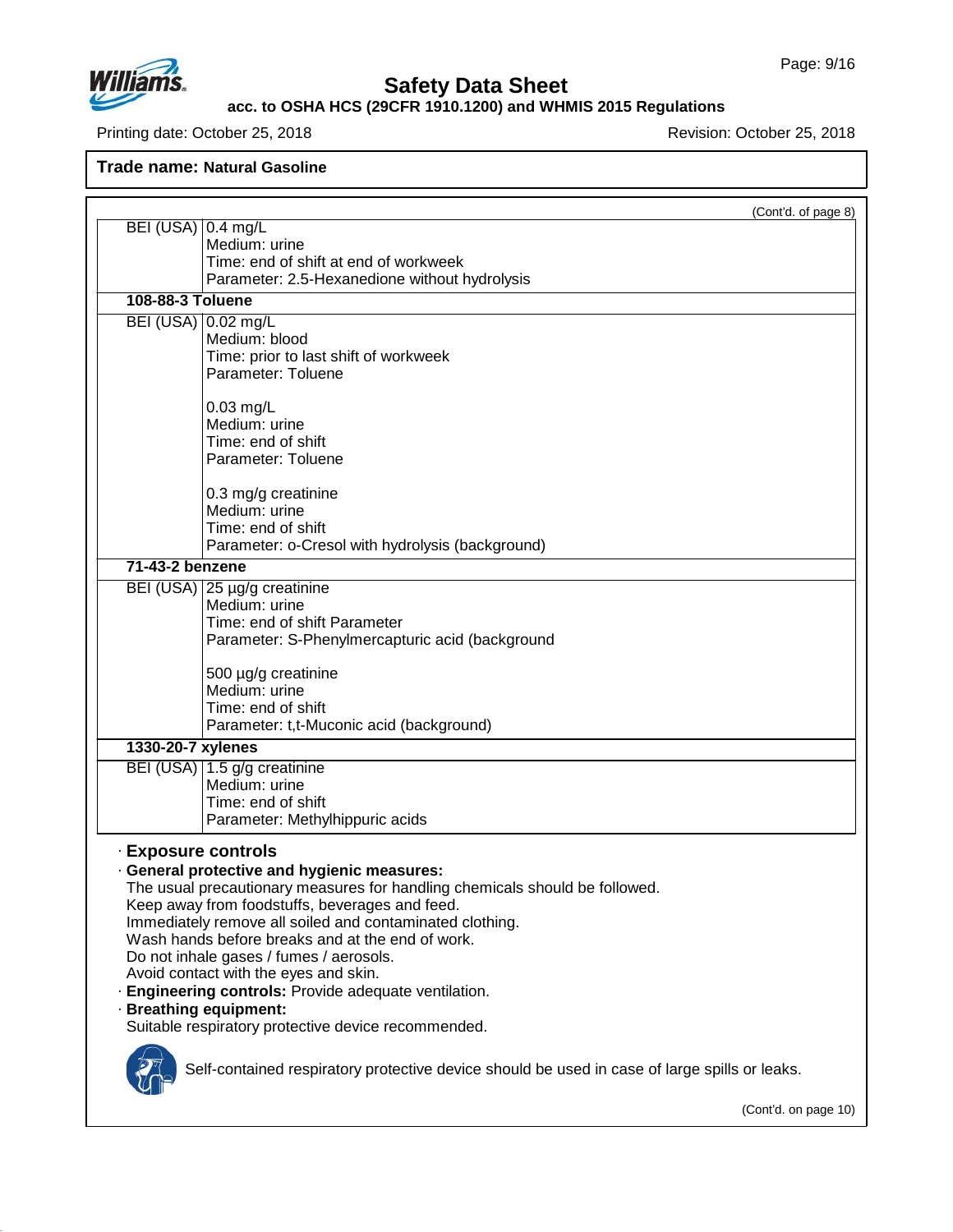

**acc. to OSHA HCS (29CFR 1910.1200) and WHMIS 2015 Regulations**

Printing date: October 25, 2018 **Printing date: October 25, 2018** Revision: October 25, 2018

### **Trade name: Natural Gasoline**

(Cont'd. of page 9)

· **Protection of hands:**



Protective gloves

The glove material has to be impermeable and resistant to the product.

- · **Material of gloves**
- Nitrile rubber, NBR
- Fluorocarbon rubber (Viton)
- · **Not suitable are gloves made of the following materials:** Neoprene gloves PVC gloves
- Natural rubber, NR
- · **Eye protection:**



48.0

Safety glasses

Follow relevant national guidelines concerning the use of protective eyewear.

- · **Body protection:** Wear appropriate protective clothing.
- · **Limitation and supervision of exposure into the environment** No relevant information available.
- · **Risk management measures** No relevant information available.

| 9 Physical and chemical properties                    |                                                                                                |
|-------------------------------------------------------|------------------------------------------------------------------------------------------------|
| Information on basic physical and chemical properties |                                                                                                |
| · Appearance:                                         |                                                                                                |
| Form:                                                 | Liquid                                                                                         |
| Color:                                                | Colorless                                                                                      |
| · Odor:                                               | Gasoline-like.                                                                                 |
| · Odor threshold:                                     | Not determined.                                                                                |
| · pH-value:                                           | Not determined.                                                                                |
| · Melting point/Melting range:                        | Not determined.                                                                                |
| · Boiling point/Boiling range:                        | 29-35 °C (84.2-95 °F)                                                                          |
| · Flash point:                                        | -57 to -46 °C (-70.6-114.8 °F)                                                                 |
| · Flammability (solid, gaseous):                      | Not applicable.                                                                                |
| · Auto-ignition temperature:                          | Not determined.                                                                                |
| Decomposition temperature:                            | Not determined.                                                                                |
| · Danger of explosion:                                | Product is not explosive. However, formation of explosive air/<br>vapor mixtures are possible. |
| <b>Explosion limits</b>                               |                                                                                                |
| Lower:                                                | 1.4 Vol $%$                                                                                    |
| Upper:                                                | 7.6 Vol %                                                                                      |
| · Oxidizing properties:                               | Not determined.                                                                                |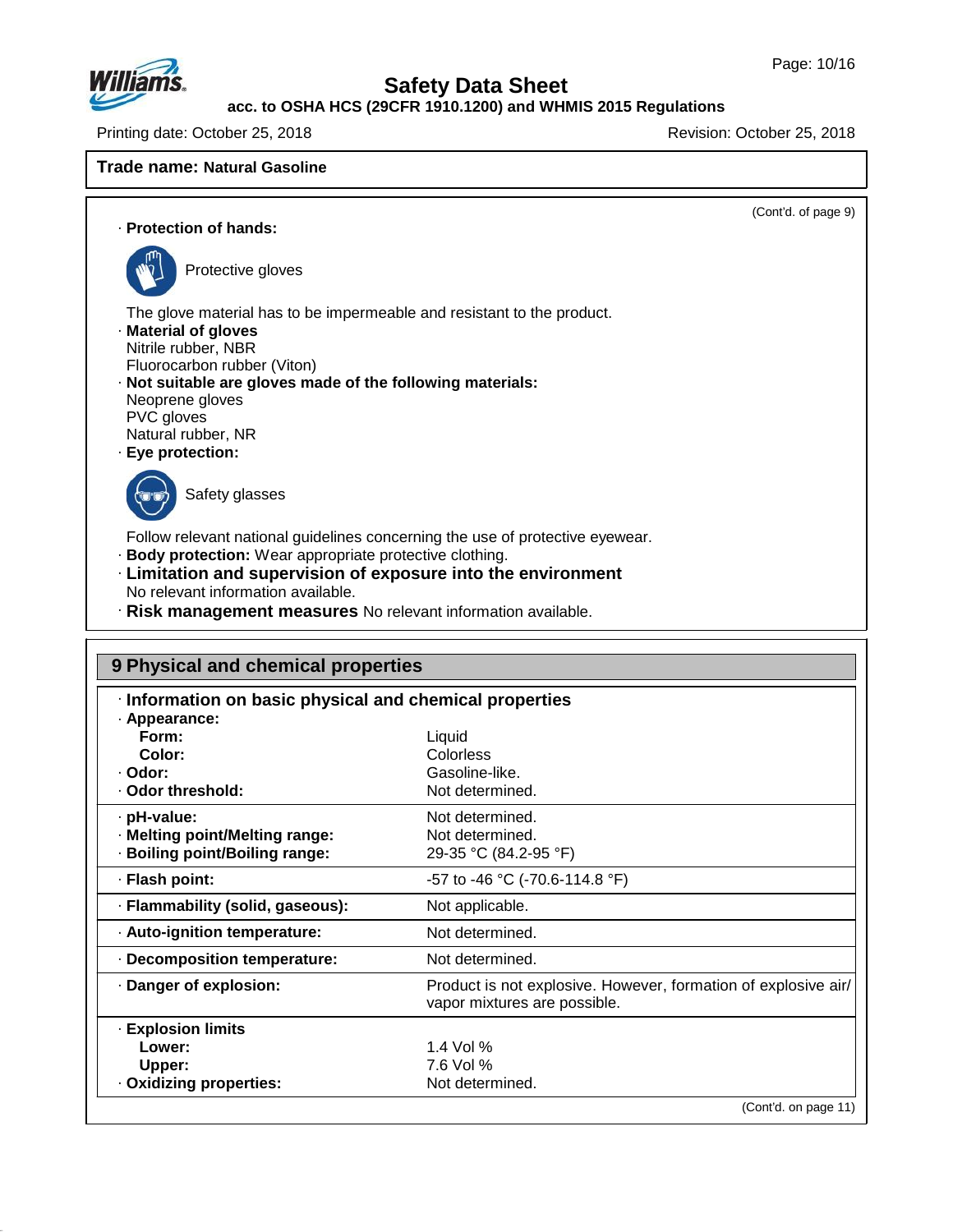

### **acc. to OSHA HCS (29CFR 1910.1200) and WHMIS 2015 Regulations**

Printing date: October 25, 2018 Revision: October 25, 2018

**Trade name: Natural Gasoline**

|                                                       |                                    | (Cont'd. of page 10) |
|-------------------------------------------------------|------------------------------------|----------------------|
| $\cdot$ Vapor pressure at 37.8 °C (100 °F):           | 350-850 mmHg (6.8-16.4 psi)        |                      |
| · Density:                                            |                                    |                      |
| Relative density at 20 °C (68 °F):                    | 0.76-0.87                          |                      |
| Vapor density:                                        | Not determined.                    |                      |
| Relative vapor density at 20 °C (68 °F): >1 (air = 1) |                                    |                      |
| <b>Evaporation rate:</b>                              | Not determined.                    |                      |
| · Solubility in / Miscibility with                    |                                    |                      |
| Water:                                                | Not miscible or difficult to mix.  |                      |
| · Partition coefficient (n-octanol/water):            | Not determined.                    |                      |
| · Viscosity                                           |                                    |                      |
| Dynamic:                                              | Not determined.                    |                      |
| Kinematic:                                            | Not determined.                    |                      |
| Other information                                     | No relevant information available. |                      |

# **10 Stability and reactivity**

- · **Reactivity:** No data available for self-reactivity.
- · **Chemical stability:** Stable under normal temperatures and pressures.
- · **Thermal decomposition / conditions to be avoided:**
- No decomposition if used and stored according to specifications.

### · **Possibility of hazardous reactions**

Extremely flammable liquid and vapor.

Reacts violently with oxidizing agents.

Used empty containers may contain product gases which form explosive mixtures with air.

Can form explosive mixtures in air if heated above flash point and/or when sprayed or atomized.

Hazardous gases may be released if heated above the decomposition point.

· **Conditions to avoid**

Excessive heat.

48.0

Keep ignition sources away - Do not smoke.

· **Incompatible materials** Oxidizers

# · **Hazardous decomposition products** Under fire conditions only:

Carbon monoxide and carbon dioxide **Hydrocarbons** 

|        |                  | 11 Toxicological information                                                                                                  |                      |
|--------|------------------|-------------------------------------------------------------------------------------------------------------------------------|----------------------|
|        |                  | · Information on toxicological effects<br>. Acute toxicity: Based on available data, the classification criteria are not met. |                      |
|        |                  | . LD/LC50 values that are relevant for classification:                                                                        |                      |
|        | 108-88-3 Toluene |                                                                                                                               |                      |
| Oral   | LD50             | 5,000 mg/kg (rat)                                                                                                             |                      |
| Dermal | LD50             | 12,124 mg/kg (rabbit)                                                                                                         |                      |
|        |                  |                                                                                                                               | (Cont'd. on page 12) |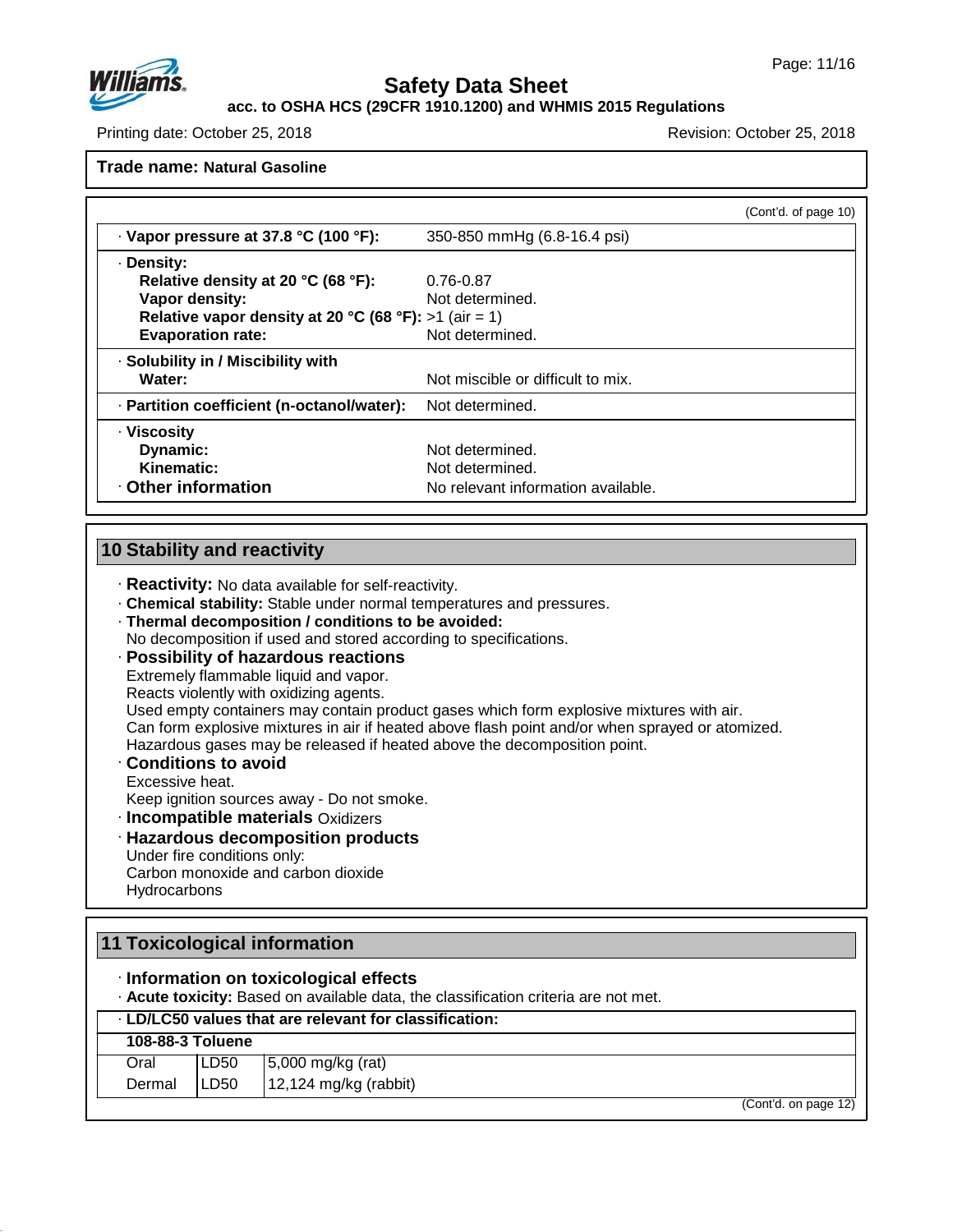

**acc. to OSHA HCS (29CFR 1910.1200) and WHMIS 2015 Regulations**

Printing date: October 25, 2018 Revision: October 25, 2018

**Trade name: Natural Gasoline**

(Cont'd. of page 11)

**71-43-2 benzene**

Oral LD50 4,894 mg/kg (rat)

Inhalative  $|LC50/4h|9,980$  mg/l (mouse)

Inhalative  $LC50/4h$  5,320 mg/l (mouse)

· **Primary irritant effect:**

· **On the skin:** Irritant to skin and mucous membranes.

· **On the eye:** Based on available data, the classification criteria are not met.

· **Sensitization:** Based on available data, the classification criteria are not met.

· **IARC (International Agency for Research on Cancer):**

71-43-2 benzene 1

8006-61-9 Gasoline, Natural 2B

· **NTP (National Toxicology Program):**

71-43-2 benzene K

· **OSHA-Ca (Occupational Safety & Health Administration):**

71-43-2 benzene

· **Probable route(s) of exposure:**

Ingestion.

Inhalation.

Eye contact.

Skin contact.

· **Germ cell mutagenicity:** May cause genetic defects.

· **Carcinogenicity:** May cause cancer.

· **Reproductive toxicity:** Suspected of damaging fertility or the unborn child.

· **STOT-single exposure:** May cause drowsiness ordizziness.

· **STOT-repeated exposure:**

Causes damage to the hematopoietic system through prolonged or repeated exposure.

May cause damage to the nervous system through prolonged or repeated exposure.

· **Aspiration hazard:** May be fatal if swallowed and enters airways.

### **12 Ecological information**

- · **Toxicity**
- · **Aquatic toxicity** Toxic to aquatic life with long lasting effects.
- · **Persistence and degradability** No relevant information available.
- · **Bioaccumulative potential:** No relevant information available.
- · **Mobility in soil:** No relevant information available.
- · **Additional ecological information**
- · **General notes:**

48.0

Do not allow product to reach ground water, water course or sewage system, even in small quantities.

- · **Results of PBT and vPvB assessment**
- · **PBT:** Not applicable.
- · **vPvB:** Not applicable.
- · **Other adverse effects** No relevant information available.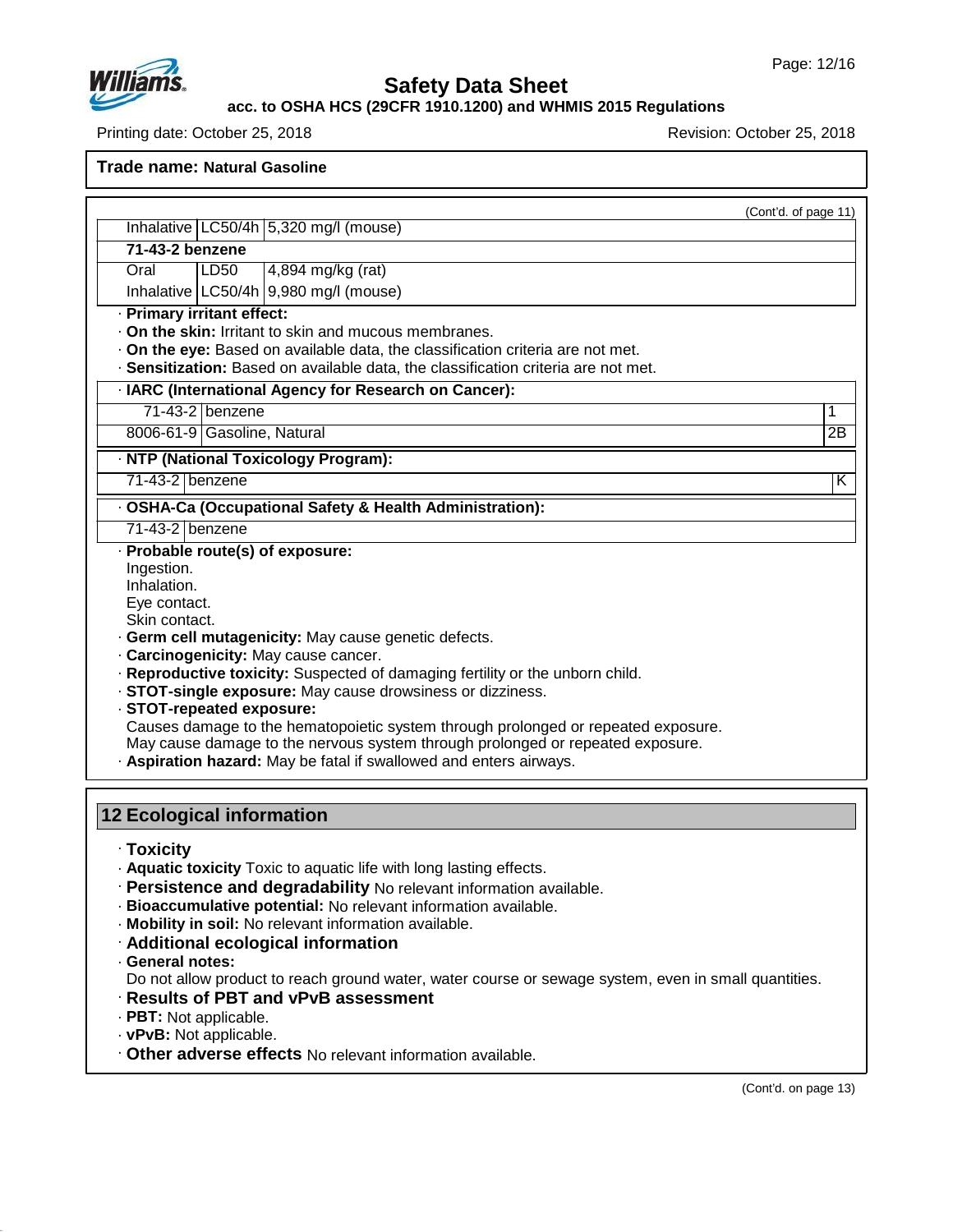

# **Safety Data Sheet**

**acc. to OSHA HCS (29CFR 1910.1200) and WHMIS 2015 Regulations**

Printing date: October 25, 2018 **Printing date: October 25, 2018** 

#### **Trade name: Natural Gasoline**

(Cont'd. of page 12)

# **13 Disposal considerations**

### · **Waste treatment methods**

### · **Recommendation:**

The user of this material has the responsibility to dispose of unused material, residues and containers in compliance with all relevant local, state and federal laws and regulations regarding treatment, storage and disposal for hazardous and nonhazardous wastes.

#### · **Uncleaned packagings**

· **Recommendation:** Disposal must be made according to official regulations.

| <b>14 Transport information</b>                         |                                                                             |
|---------------------------------------------------------|-----------------------------------------------------------------------------|
| · UN-Number<br>· DOT, ADR, IMDG, IATA                   | <b>UN1268</b>                                                               |
| · UN proper shipping name<br>· DOT, IATA<br>· ADR, IMDG | Petroleum products, n.o.s.<br>PETROLEUM PRODUCTS, N.O.S.                    |
| · Transport hazard class(es)                            |                                                                             |
| $\cdot$ DOT                                             |                                                                             |
|                                                         |                                                                             |
| · Class<br>· Label                                      | 3<br>3                                                                      |
| $·$ ADR                                                 |                                                                             |
|                                                         |                                                                             |
| · Class                                                 | 3(F1)                                                                       |
| · Label                                                 | 3                                                                           |
| · IMDG, IATA                                            |                                                                             |
| · Class                                                 | $\ensuremath{\mathsf{3}}$                                                   |
| · Label                                                 | 3                                                                           |
| · Packing group<br>· DOT, ADR, IMDG, IATA               |                                                                             |
| · Environmental hazards                                 | Product contains environmentally hazardous<br>substances: n-hexane, pentane |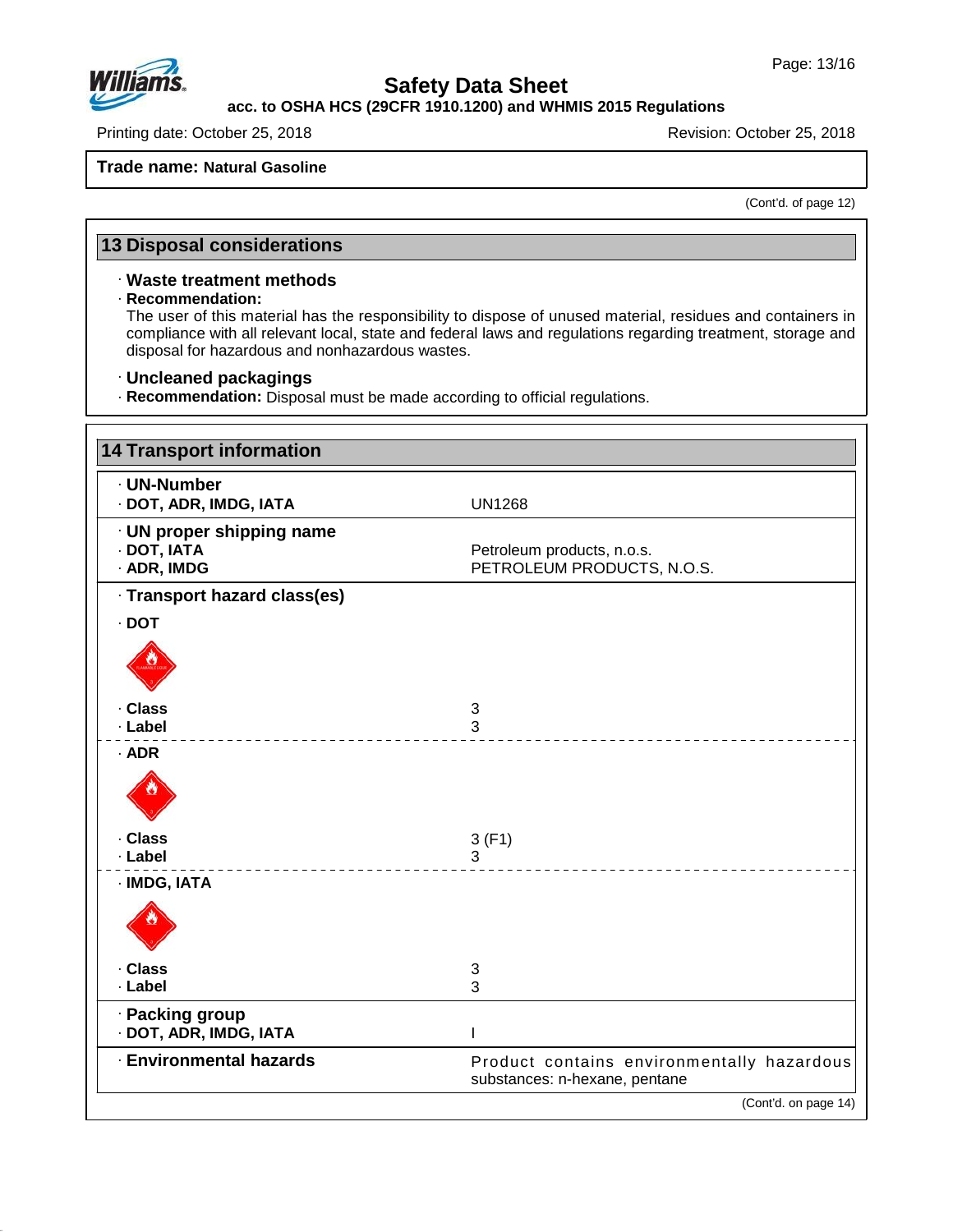

# **Safety Data Sheet**

#### **acc. to OSHA HCS (29CFR 1910.1200) and WHMIS 2015 Regulations**

Printing date: October 25, 2018 **Printing date: October 25, 2018** 

|                                                                                     | (Cont'd. of page 13)                                                                           |
|-------------------------------------------------------------------------------------|------------------------------------------------------------------------------------------------|
| · Marine pollutant:                                                                 |                                                                                                |
| Yes                                                                                 |                                                                                                |
| · Special precautions for user<br>· Danger code (Kemler):<br>· EMS Number:          | Warning: Flammable liquids<br>33<br>$F-E, S-E$                                                 |
| · Transport in bulk according to Annex II of<br><b>MARPOL73/78 and the IBC Code</b> | Not applicable.                                                                                |
| 15 Regulatory information                                                           |                                                                                                |
| mixture<br>· United States (USA)<br>· SARA                                          | $\cdot$ Safety, health and environmental regulations/legislation specific for the substance or |
| · Section 302 (extremely hazardous substances):                                     |                                                                                                |
| Substance is not listed.                                                            |                                                                                                |
| · Section 355 (extremely hazardous substances):                                     |                                                                                                |
| Substance is not listed.                                                            |                                                                                                |
| · Section 313 (Specific toxic chemical listings):                                   |                                                                                                |
| 110-54-3 n-hexane                                                                   |                                                                                                |
| 108-88-3 Toluene                                                                    |                                                                                                |
|                                                                                     |                                                                                                |
| 71-43-2 benzene                                                                     |                                                                                                |
| · TSCA (Toxic Substances Control Act)                                               |                                                                                                |
| Substance is listed.                                                                |                                                                                                |
| - Clean Air Act (CAA) Section 112(r) Accidental Release Prevention (40 CFR 68.130): |                                                                                                |
| 109-66-0 pentane                                                                    | 10000                                                                                          |
| 78-78-4   isopentane                                                                | 10000                                                                                          |
| 106-97-8 butane                                                                     | 10000                                                                                          |
| 75-28-5   isobutane                                                                 | 10000                                                                                          |
| 74-84-0 Ethane                                                                      | 10000                                                                                          |
| · Proposition 65 (California)                                                       |                                                                                                |
| Chemicals known to cause cancer:                                                    |                                                                                                |
| 71-43-2 benzene                                                                     |                                                                                                |
| Chemicals known to cause developmental toxicity for females:                        |                                                                                                |
| Substance is not listed.                                                            |                                                                                                |
| Chemicals known to cause developmental toxicity for males:                          |                                                                                                |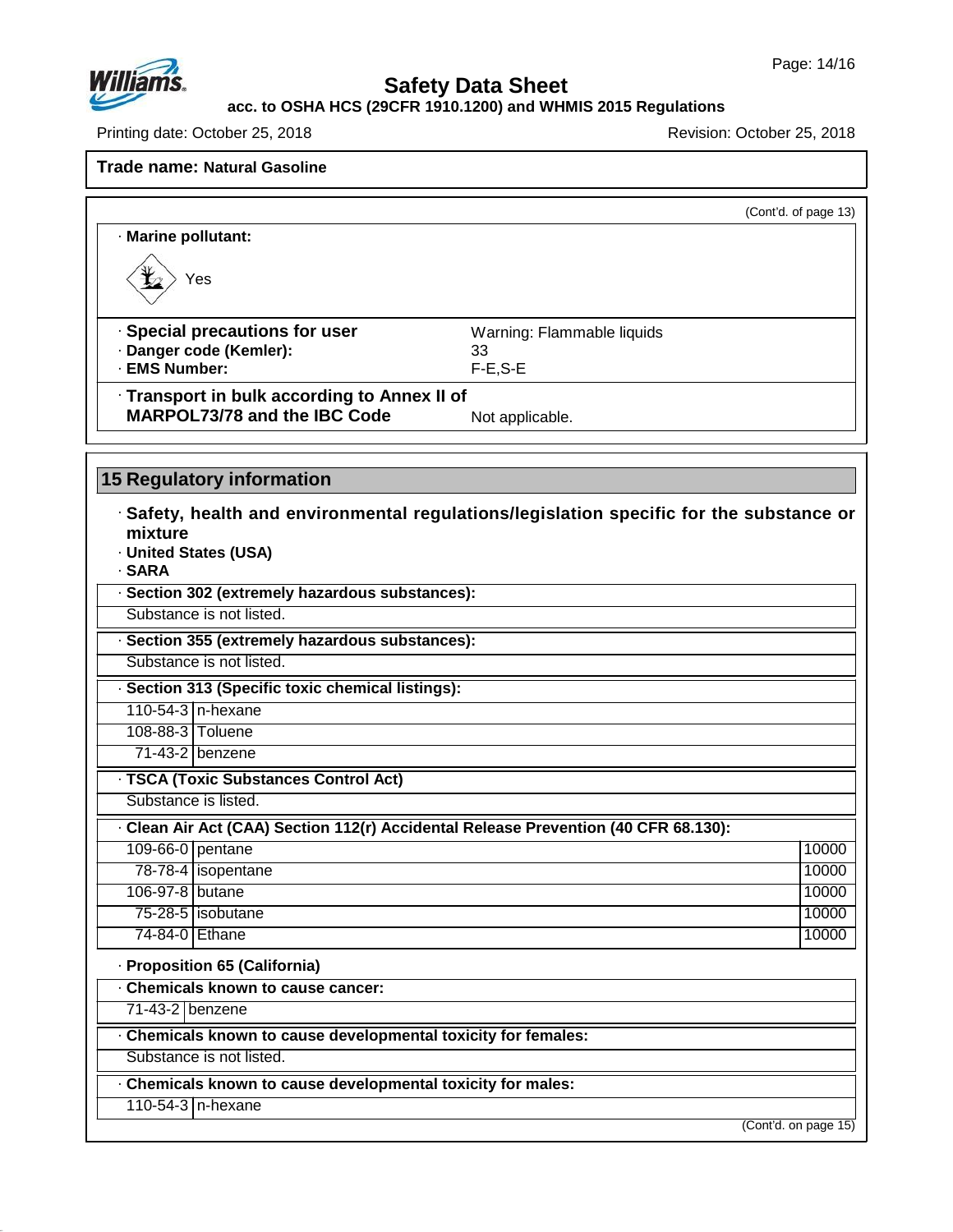

**acc. to OSHA HCS (29CFR 1910.1200) and WHMIS 2015 Regulations**

Printing date: October 25, 2018 Revision: October 25, 2018

**Trade name: Natural Gasoline**

|                     | . Chemicals known to cause developmental toxicity:    |        |
|---------------------|-------------------------------------------------------|--------|
| 108-88-3 Toluene    |                                                       |        |
| 71-43-2 benzene     |                                                       |        |
|                     | - EPA (Environmental Protection Agency):              |        |
|                     | 110-54-3   n-hexane                                   |        |
|                     | 108-88-3 Toluene                                      |        |
|                     | $71-43-2$ benzene                                     | A, K/L |
| 1330-20-7   xylenes |                                                       |        |
|                     | · IARC (International Agency for Research on Cancer): |        |
|                     | 8006-61-9 Gasoline, Natural                           | 2B     |

Substance is listed.

### **16 Other information**

48.0

This information is based on our present knowledge. However, this shall not constitute a guarantee for any specific product features and shall not establish a legally valid contractual relationship.

#### · **Abbreviations and acronyms:**

ADR: European Agreement concerning the International Carriage of Dangerous Goods by Road IMDG: International Maritime Code for Dangerous Goods DOT: US Department of Transportation IATA: International Air Transport Association CAS: Chemical Abstracts Service (division of the American Chemical Society) LC50: Lethal concentration, 50 percent LD50: Lethal dose, 50 percent PBT: Persistant, Bio-accumulable, Toxic vPvB: very Persistent and very Bioaccumulative OSHA: Occupational Safety & Health Administration Flam. Gas 1: Flammable gases – Category 1 Press. Gas: Gases under pressure – Compressed gas Flam. Liq. 1: Flammable liquids – Category 1 Flam. Liq. 2: Flammable liquids – Category 2 Flam. Liq. 3: Flammable liquids – Category 3 Acute Tox. 4: Acute toxicity – Category 4 Acute Tox. 2: Acute toxicity – Category 2 Skin Irrit. 2: Skin corrosion/irritation – Category 2 Eye Irrit.2A: Serious eye damage/eye irritation – Category 2A Eye Irrit.2B: Serious eye damage/eye irritation – Category 2B Muta. 1A: Germ cell mutagenicity – Category 1A Muta. 1B: Germ cell mutagenicity – Category 1B Carc. 1A: Carcinogenicity – Category 1A Repr. 2: Reproductive toxicity – Category 2 STOT SE 3: Specific target organ toxicity (single exposure) – Category 3 STOT RE 1: Specific target organ toxicity (repeated exposure) – Category 1 STOT RE 2: Specific target organ toxicity (repeated exposure) – Category 2 Asp. Tox. 1: Aspiration hazard – Category 1 · **Sources** Website, European Chemicals Agency (echa.europa.eu) Website, US EPA Substance Registry Services (ofmpub.epa.gov/sor internet/registry/substreg/home/ overview/home.do)

(Cont'd. on page 16)